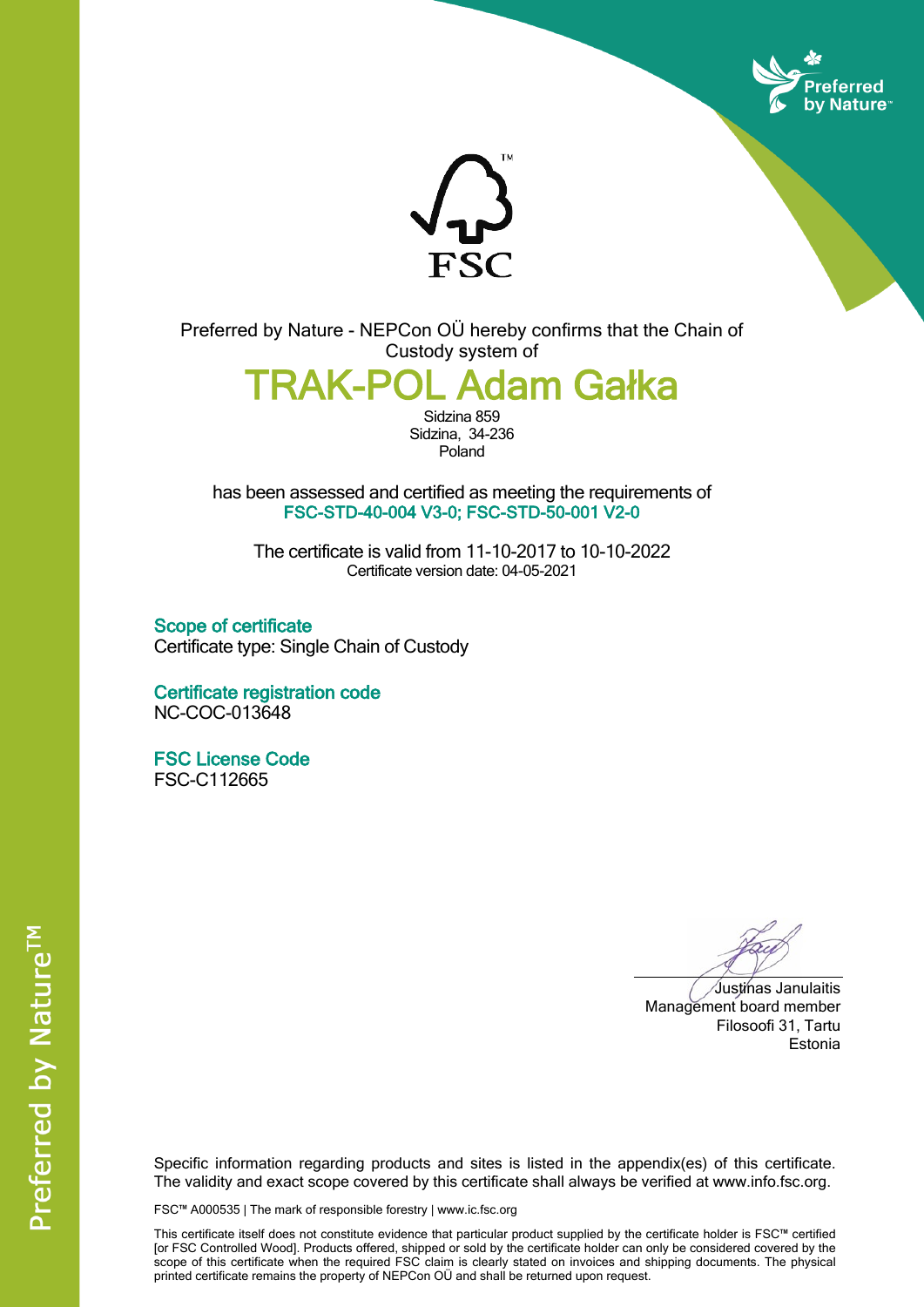

## **Annex A: Scope of TRAK-POL Adam Gałka FSC™ Chain of Custody Certificate NC-COC-013648**

| <b>Product Type</b> | <b>Trade Name</b>          | <b>Output FSC Claims</b> |
|---------------------|----------------------------|--------------------------|
| W1.1                | Roundwood / Drewno okragłe | <b>FSC 100%</b>          |
| W3.1                | Wood chips / Zrębki        | <b>FSC 100%</b>          |
| W3.2                | Sawdust / Trociny          | <b>FSC 100%</b>          |
| W <sub>5.3</sub>    | Beams / Kantówka           | <b>FSC 100%</b>          |
| W <sub>5.4</sub>    | Planks / Deski             | <b>FSC 100%</b>          |

This certificate itself does not constitute evidence that particular product supplied by the certificate holder is FSC™ certified [or FSC Controlled Wood]. Products offered, shipped or sold by the certificate holder can only be considered covered by the scope of this certificate when the required FSC claim is clearly stated on invoices and shipping documents. The physical printed certificate remains the property of NEPCon OÜ and shall be returned upon request.